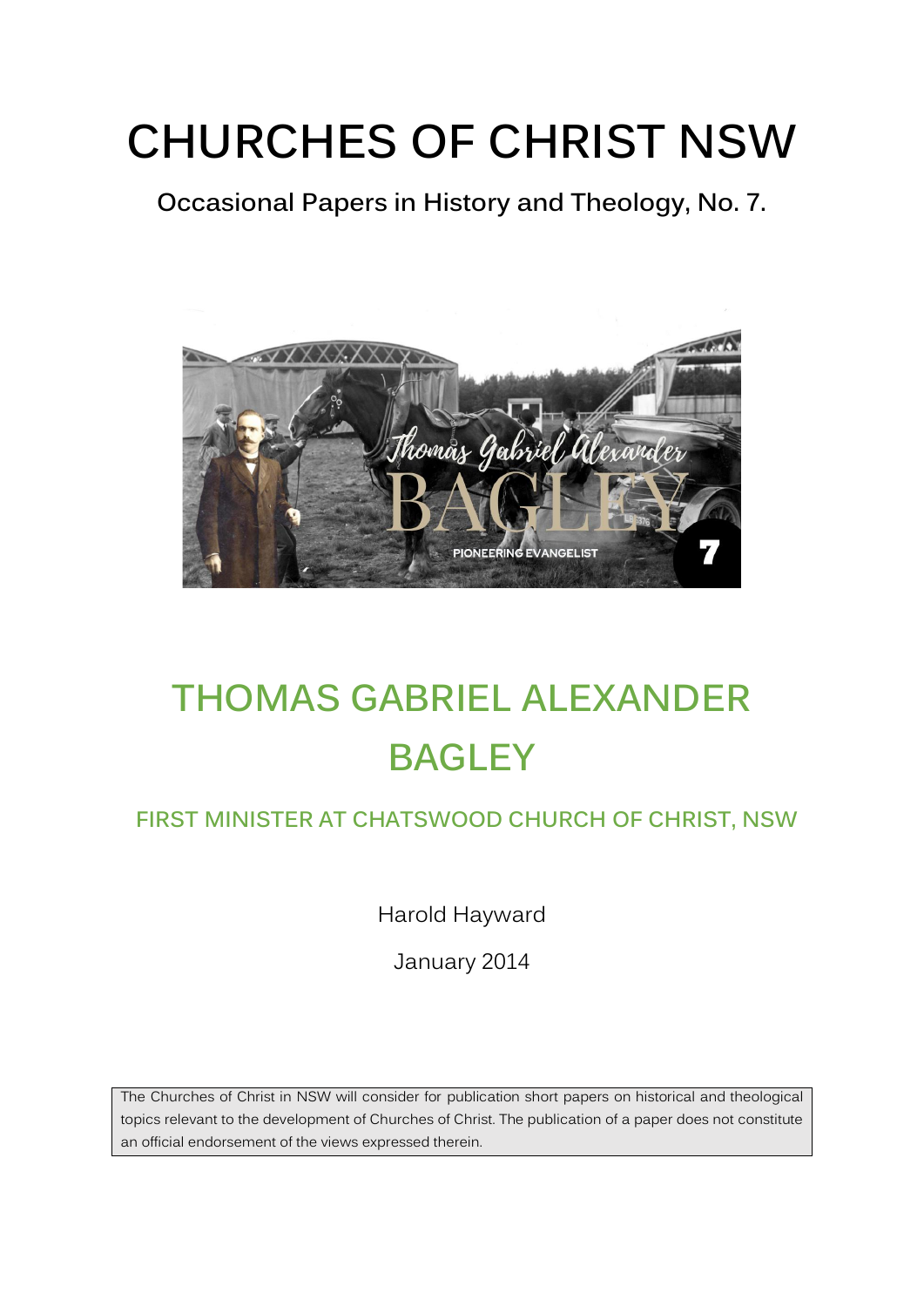# **Thomas Gabriel Alexander Bagley (1870-1924)**

WHEN DOES A GROUP OF BELIEVERS BECOME A CHURCH? … the early history of Chatswood Church of Christ

**Local church anniversaries always raise the question of when, in human terms, they began. Does it begin when two or three "gather together in His name" or when the first communion service is held, or when it becomes self-sufficient or when it is admitted to some denominational association? In 2014, Chatswood Church of Christ celebrates its centenary. But it had a history before 1914.** 

Thomas Bagley's inaugural ministry at Paddington was a comprehensive experience for the young theological college graduate because it involved growing a small congregation, relocating it, and overseeing the building of a chapel. He was to use all this experience in his later ministries. In September 1905, after his service at Paddington, Bagley accepted appointment as the State Evangelist in New South Wales. In that capacity, he became involved in initial moves to establish a church on the mid-North Shore.

For much of 1906, Bagley was based at North Sydney. He conducted missions at Lismore, Inverell, Moree, and Erskineville. But he spent most of his time with the North Sydney church where he conducted two substantial missions and filled the pulpit there when not preaching elsewhere. North Sydney was regarded by Bagley and the Home Missions Committee as being strategically important to Sydney's North Shore. Services were conducted in the Masonic Hall in Walker Street.

Bagley's second mission at North Sydney was extended into mid-November 1906, delaying by a fortnight or so his appointment to the ministry of the historic church at Lygon Street, Melbourne. Lygon Street agreed to delay Bagley's appointment so that the full fruits of this last mission could be realised. The mission resulted in 46 confessions of faith. When Bagley left North Sydney, the church had a membership of over 100, was moving towards the appointment of its own evangelist and acquiring its own meeting place.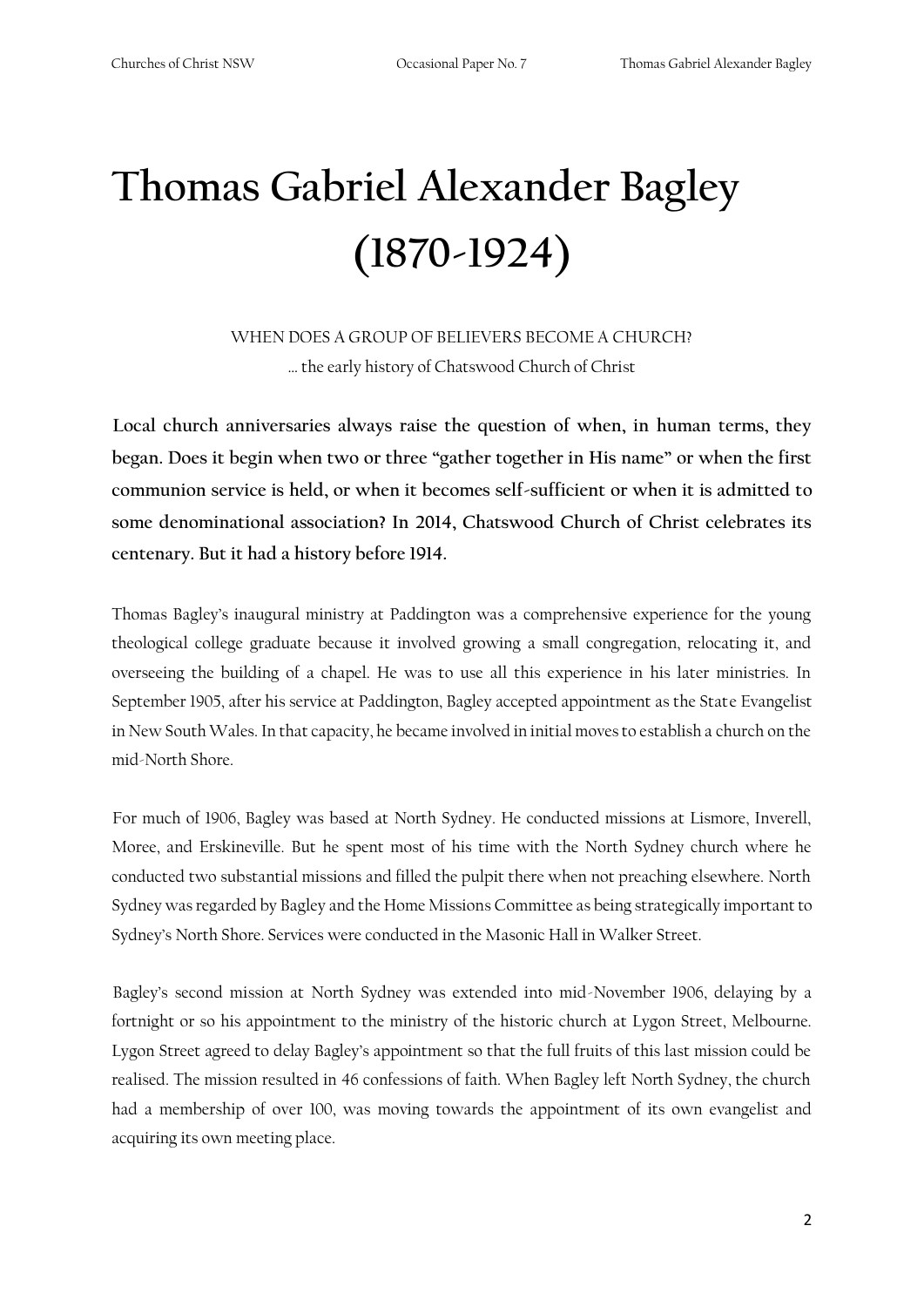In the course of his time at North Sydney, Bagley became aware of members living in the Chatswood area and considered there was a sufficient nucleus (as many as 20 persons) to form a church. In early 1906 a hall was rented – it might have been the old School of Arts – and services were begun. Bagley reported in *The Australian Christian* on 26 April 1906 as follows:

A nice hall has been secured and nine members met for the first-time last Lord's Day to break bread in this popular suburb. The writer conducted the morning service and W. Macindoe preached at night, and it is expected that a tent mission will be held in a few months' time. Alf Baker, 'Yarrawonga,' Daisy Street, Chatswood is the secretary.

In one of those ironies of history, the elderly Walter Macindoe and his wife retired to Chatswood over thirty years later and entered fully into the fellowship. Mrs. Eva Wrigley was his daughter.

Within days of his finishing at North Sydney, Bagley was inducted at Lygon Street, Melbourne. Lygon Street was an old established area and ministry there required a different approach to that at Paddington or North Sydney. But he was equally successful. He entered fully into the wider life of Churches of Christ in Victoria and was appointed Conference President. His vigorous promotion of the wider cause in Victoria and his experience in NSW led to his appointment as Home Missions Organiser in 1909.



*Image: NSW Home Missions Committee in 1902/1903. Thomas Bagley is in the back row, far right. Walter Macindoe is in the back row second from the left. (Jubilee History).*

Over the next two years, Bagley visited many areas of the state organising churches and conducting missions. A notable enterprise was the erection of the Chapel-in-a-day at Preston, Victoria in 1911<sup>i</sup>: this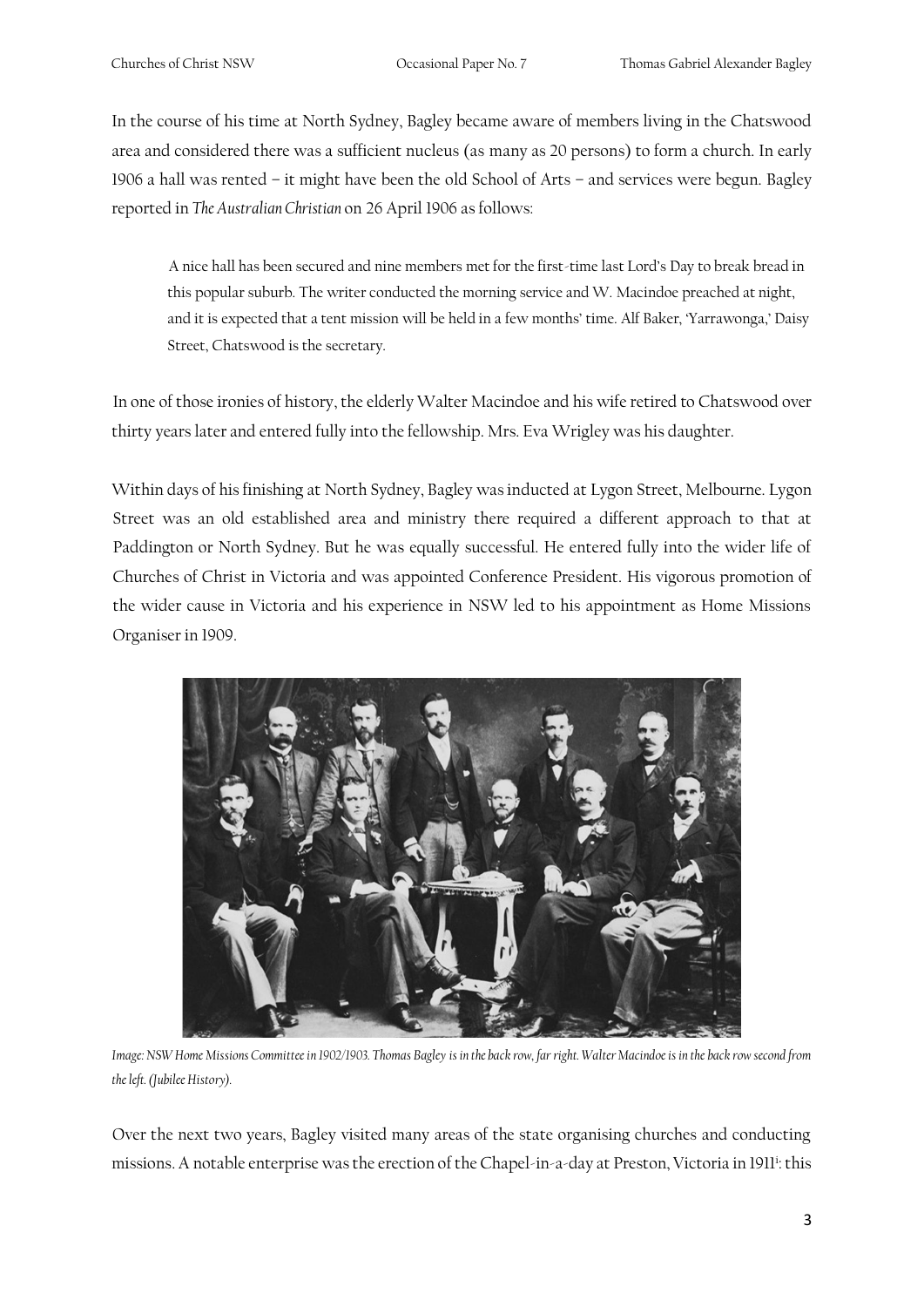remarkable exercise of organisation and cooperation involved the mobilisation of hundreds of workers from around Melbourne. Importantly, it brought Bagley into contact with builder Alf Graham, who was given oversight of the chapel's construction. It was a strong partnership.

Bagley returned to Sydney in 1912 as minister of the City Temple, Sydney church and reconnected with the NSW Home Missions Committee. He became President of the NSW Conference in 1913. Bagley was living at Glebe, at the time within reasonable walking distance of the church at Surry Hills.

In Bagley's absence from the state, little progress had been made at Chatswood. It is known that the Home Missions Committee endeavoured to provide speakers for the little church. John Crawford visited there on several occasions. Plans for a tent mission were discussed and an attempt was made to link the Chatswood group in a partnership with the little church emerging at Hornsby. But that was never likely to be viable; Hornsby, some ten kilometres away, had its own problems.

In *The Australian Christian* of 3/1/1907 there is an acknowledgement of a receipt by the NSW Home missions Committee of £5/10/- from Chatswood. That was a substantial amount of money and may have been a voluntary offering, or the reimbursement of expenses incurred by the Committee at Chatswood the previous year. Either way it was an indication of some viability.

At the Conference of April 1907 there was a report from the H.M. Committee that "small bands of brethren meeting in Belmore, Chatswood and Hornsby look to us for aid". However, a report in *The Australian Christian* of 25 April 1907 raises doubts about the future of the work at Chatswood. A Home Missions report indicates a donation "per A. Baker" to the North Sydney Building Fund of £2/8/- "representing the balance of the Chatswood Meeting Fund". This suggests the winding up of the Chatswood cause and an intention to support North Sydney as a hub church. In July 1907, Baker was still listed in the Australasian directory of Churches of Christ as being the representative/secretary of the church at Chatswood. The entry does not reappear after that. He likely had left the district.<sup>ii</sup>

During his time as minister at City Temple and as NSW Conference President, Bagley was reminded again of the importance of Chatswood as a strategic centre. He was aware of the movement of population to the area and of members of his own congregation who were travelling in from the suburb. No Sydney Harbour Bridge existed, and the journey to the city church involved travel by train, ferry, and tram. Membership loss was a possibility.

*The Australian Christian* of 27 November 1913 reports on a meeting to be held on 29 November to consider the advisability of starting a cause at Chatswood. It was indicated that about 40 members lived with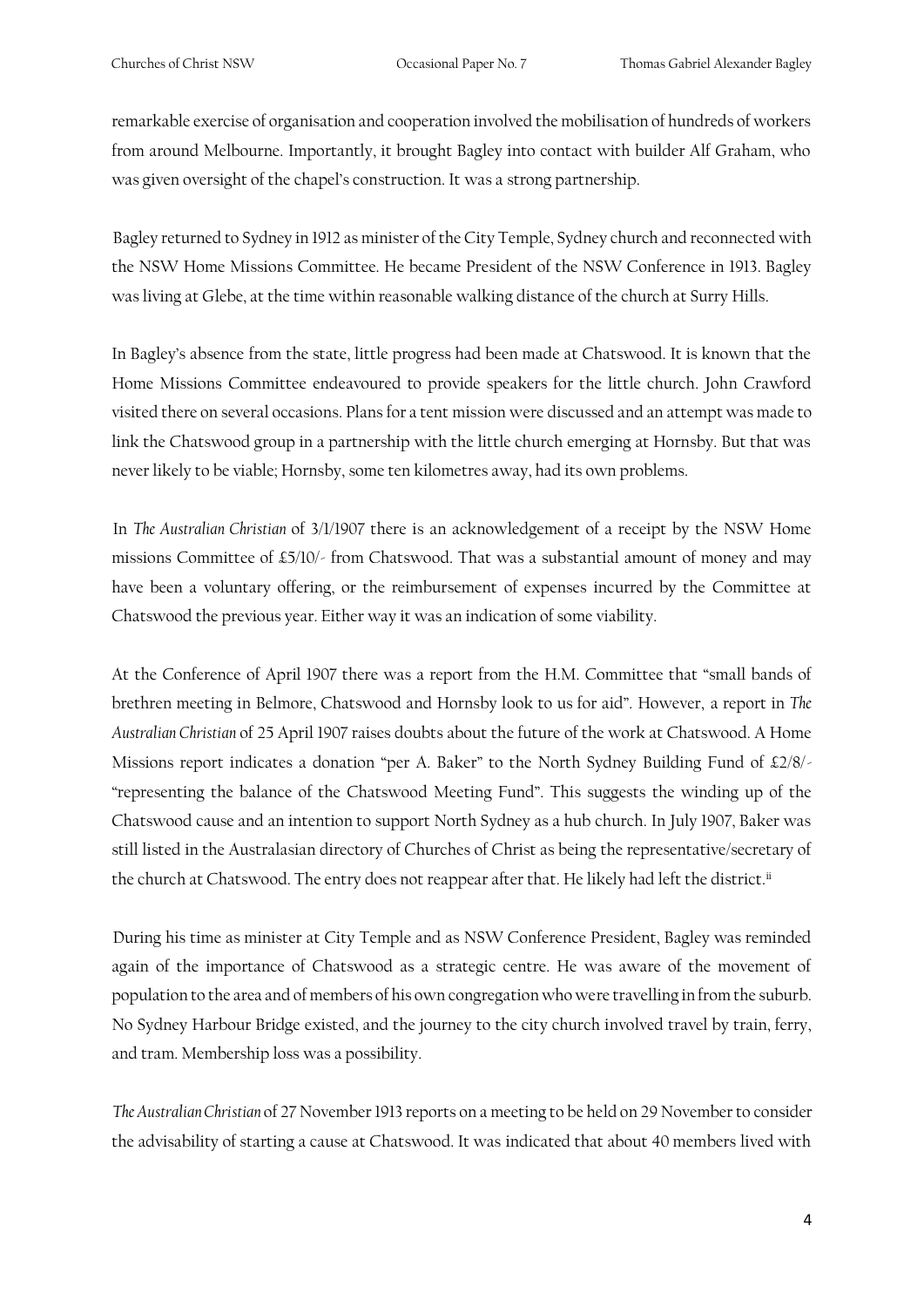easy reach of Chatswood. The meeting was organised by the Northern Suburbs Conference Committee. It is not known whether Bagley attended that meeting, but as Conference President, he most likely did.

Around this time Bagley and his wife, Mary Elizabeth, and their six children relocated their home to Chatswood. That move was likely in anticipation of some arrangement with the Home Missions Committee. In the event the Home Missions Committee commissioned him to organise a church in the district. The rest of the story is well documented and is not recounted here in detail.

In January 1914, a meeting was held in the "Literary Institute" (potentially, the School of Arts) at Chatswood and Bagley resigned from City Temple. In March 1914, the church was formed. It was admitted to Conference in April 1914 with 21 members, with 20 Bible School scholars. In anticipation of erecting a building he persuaded his friend and associate in the chapel-in-a-day venture in Victoria, Alf Graham, to come to Sydney and oversee the building process. The Graham family came and, for over sixty years, contributed magnificently to the ministry of the church.



*Image: Alf Graham, 1911* 

In conjunction with Alf Graham, Bagley paid a deposit of £5.0.0 on a double block of land in Victoria Avenue. However, Bagley refused to allow a building to be erected until the debt on the land was liquidated. Bagley knew that a small church saddled with large debt had difficulty in sustaining a ministry. He vigorously promoted the needs of the church around the state and appealed for funds. His standing as a Conference President and a former state evangelist would have facilitated this.

Bagley was a great planner and organiser, and not averse to "getting down and dirty." A good carpenter, he assisted in the building process, additionally conducting a district-wide door-knocking campaign. He used a bicycle to undertake visitation. Believing presentation was important, within the limits of his small stipend,<sup>iii</sup> Bagley dressed neatly. His daughter, Edna, recalled him coming home with the cuffs of his trousers torn by dogs, and of her mother May painstakingly mending them.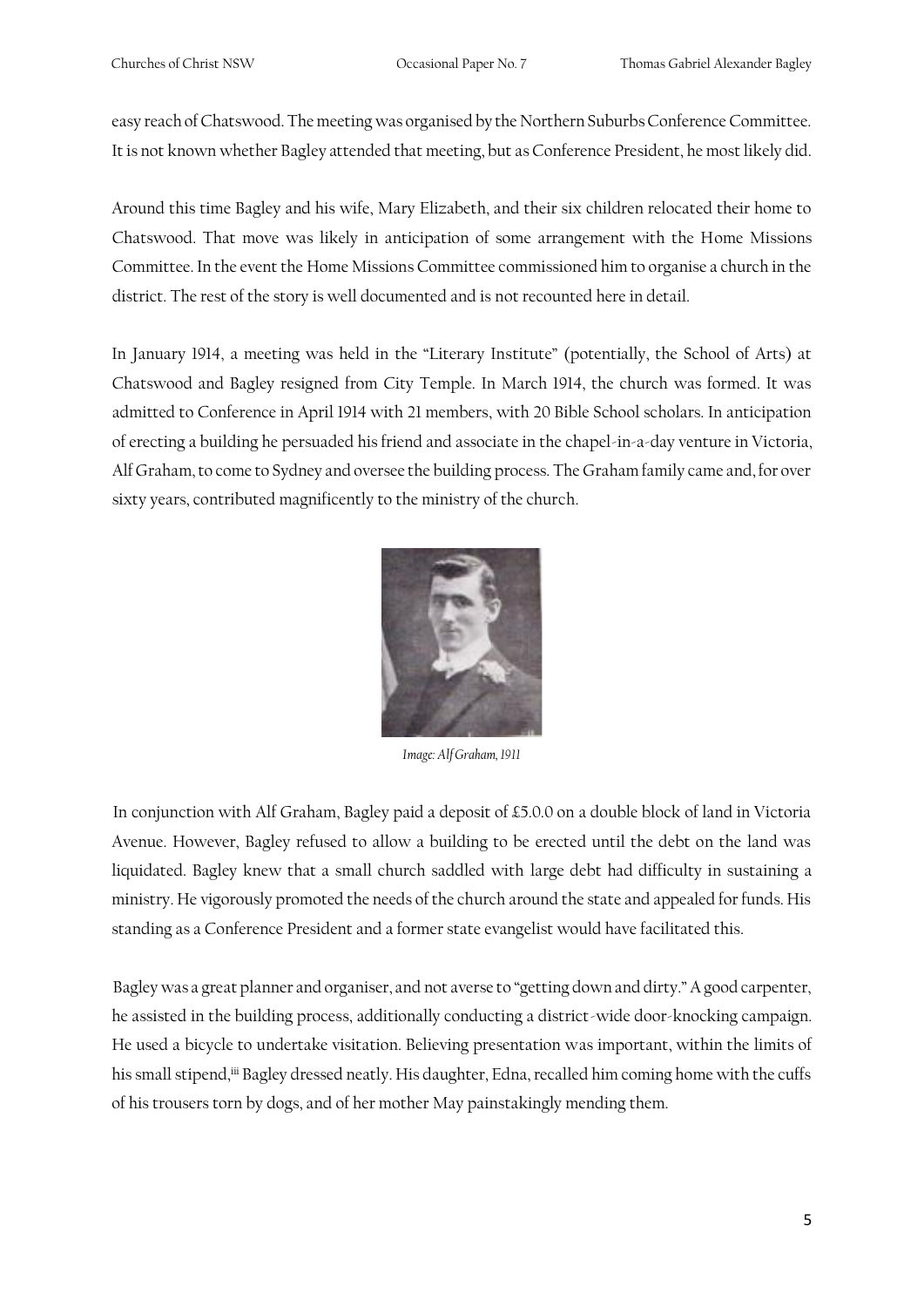The outbreak of the Great War in July 1914 cast a shadow over events. A major transport strike linked to the war made movement around Sydney almost impossible. But the work went ahead. Out on the streets of Chatswood Bagley campaigned vigorously. When preaching, he usually wore a dress coat and out of doors, a bowler hat. With a dapper moustache, he bore a faint resemblance to the German Kaiser Wilhelm II.<sup>iv</sup> Larrikins in the crowd chiacked him endlessly, calling him "Kaiser Bill." But they listened, and some came.

The weatherboard and fibro chapel opened in September 1914. In March 1915, the Building Committee of Conference refused a request for a short-term loan of £100 because no funds were available, but a kindly "brother" loaned the church £20 on an interest-free basis. In this way, progress was made.

By the end of the Conference year in April 1915 membership had grown to 60 and there were 72 scholars in the Bible School. A Junior Christian Endeavour Society was formed, and Bagley used the Endeavourers to help deliver handbills. Thus, only twelve months after its commencement, the church had grown sufficiently to be self-supporting, and the Home Missions Committee was relieved of all financial support.



*Image: Thomas Bagley and a Christian Endeavour or Sunday School group sitting outside the new chapel. Sitting on Bagley's left is Frank Woodward. Third from the left in the back row is Bagley's daughter Edna. Edna Bagley and Frank Woodward were among the first to be baptised in the new chapel. Woodward's baptismal certificate is dated 27 September 1914. Edna and Frank were honoured by sharing in the key turning ceremony when the Chapel in the Chase was opened in 1984.*

In February 1918, Bagley accepted an invitation to return to the work of Home Missions organising in Victoria. He died in Victoria in 1924 working to the end. He was only 53 years of age. He never lost his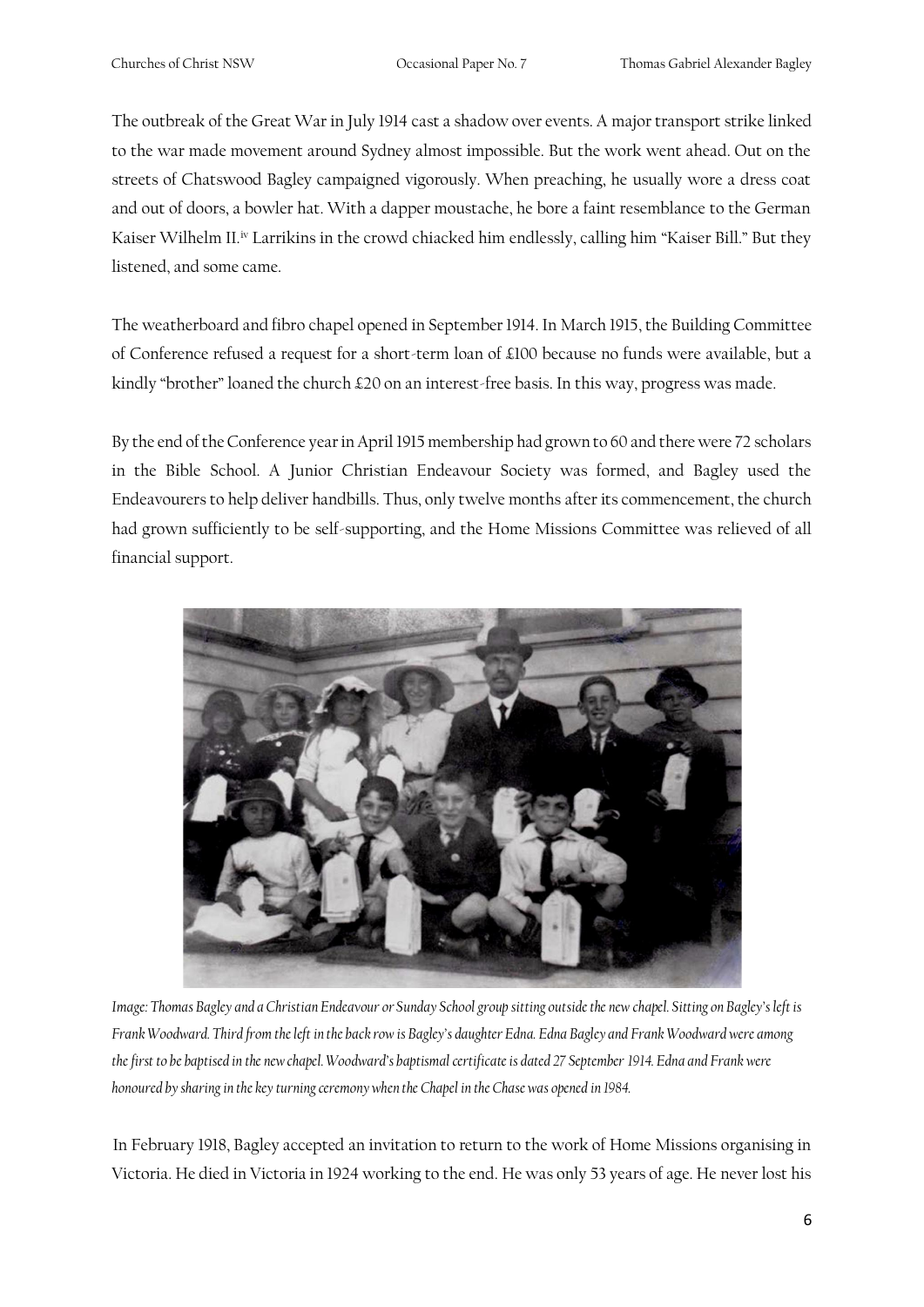passion for evangelism. Among his last words to his family were "If I had a thousand lives to live, I'd live them all in the service of the Master."

Bagley was succeeded in April 1918 by Joseph Whelan. Whelan was an outstanding preacher. He had a heart for social work and was an effective pastor. He gained visibility in the district – not by preaching to crowds from the back of a cart – but by regularly walking up and down Victoria Avenue and talking to shopkeepers and passers-by. This might be referred to as "ministry by walking around." In almost twenty years of ministry, he became well known and it is said that the town flag at Willoughby flew at half-mast when he died in 1938. At the time of his death the membership of the church was over 300. His story and that of many other wonderful preachers who served at Chatswood also remains for another place. So, one lays a foundation, and another person builds on it.

So, when does a local church start? When a group of believers make their first faltering steps, when it engages a preacher, when it erects a building or when it is admitted to denominational connection? The church which celebrates its centenary in 2014 was long in gestation but planted well. The Conference of Churches of Christ in NSW congratulates the Chatswood church on attaining a ripe maturity, and for its outstanding contribution over the years.